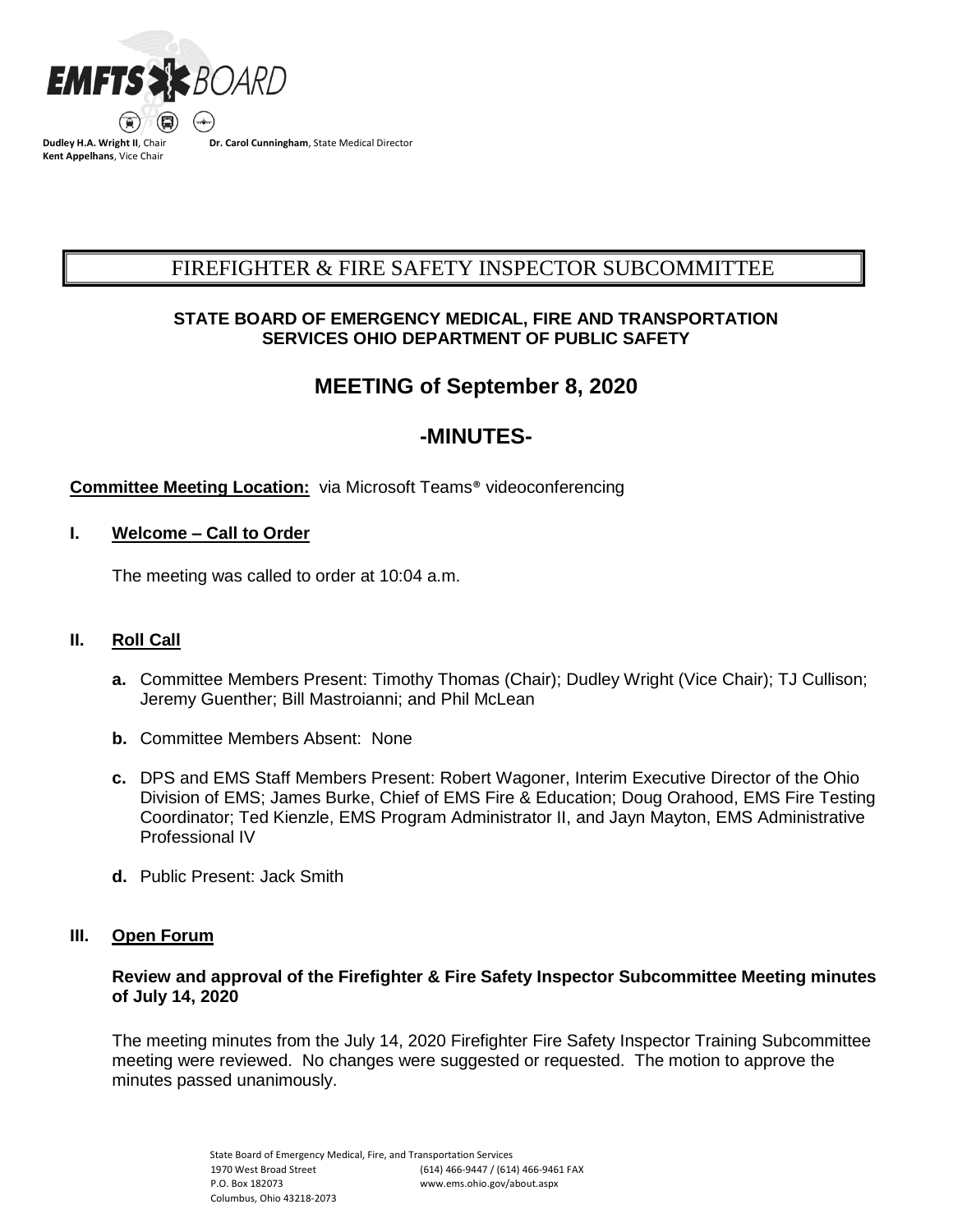*ACTION: Motion to approve the Firefighter Fire Safety Inspector Training Subcommittee meeting minutes from July 14, 2020.*Vice Chair Wright – First. Mr. Cullison – Second. All in favor. None opposed. Motion carried.

#### **IV. Interim Executive Director Wagoner report**

Interim Executive Director Wagoner provided a brief report on the activities of the Ohio Division of EMS (ODEMS). Monthly calls continue with the Ohio Department of Public Safety's (ODPS') administration, the Ohio Fire Chief's Association (OFCA), and others. Recent concerns have been with us for a few months: the ongoing need for personal protection equipment (PPE), which has been on backorder since March; and the handling of protests, which are occurring throughout the state and which present a challenge as related to COVID-19 precautions. The development of the biennium budget for the 2021-2023 time period is underway, in spite of significant issues resulting from this year's COVID-19 response.

At the request of Chief Wright, ODEMS is working with ODPS and information technology and security groups to research other platforms for hosting virtual meetings. Currently, the only approved platform is Microsoft Teams. Interim Executive Director Wagoner will keep the subcommittee posted on developments.

ODEMS has submitted the application to Pro Board for reaccreditation. The final step is a visit where Pro Board reviews our documents. We anticipate scheduling that visit in the near future.

Lastly, Chief Thomas and Interim Executive Director Wagoner will be attending five separate events honoring the five Ohio Fire Service Hall of Fame recipients in the month of September. More on that will be covered in agenda item VII, below.

#### **V. State Fire Marshal Report – Jack Smith**

Mr. Smith presented the State Fire Marshal Report. He first provided updates on the Ohio Fire Academy's (the OFA's) progress throughout the COVID-19 period. The Firefighter I & II classes which were interrupted in March are now just finishing up, safely and successfully. Courses in the planning stages to be offered before the end of the year are Firefighter I & II and EMT courses. Our fire officer series is very successful. We have completed four classes which are 100% online, and have just rolled out the fire safety inspector course online. It filled up in four hours, with a waiting list of 100. We are working to accommodate them all as quickly as possible.

Marshall Kevin Reardon is in his third month as the new State Fire Marshal, and has hit the ground running. He has been very supportive of all the innovations OFA has created in this challenging environment. As there were no questions, Mr. Smith concluded his remarks.

#### **VI. Ohio Fire Organizations Reports**

#### **a. Ohio Society of Fire Service Instructors (OSFSI) – Mr. Belcher**

Mr. Belcher was not present, so no report was given.

#### **b. Other**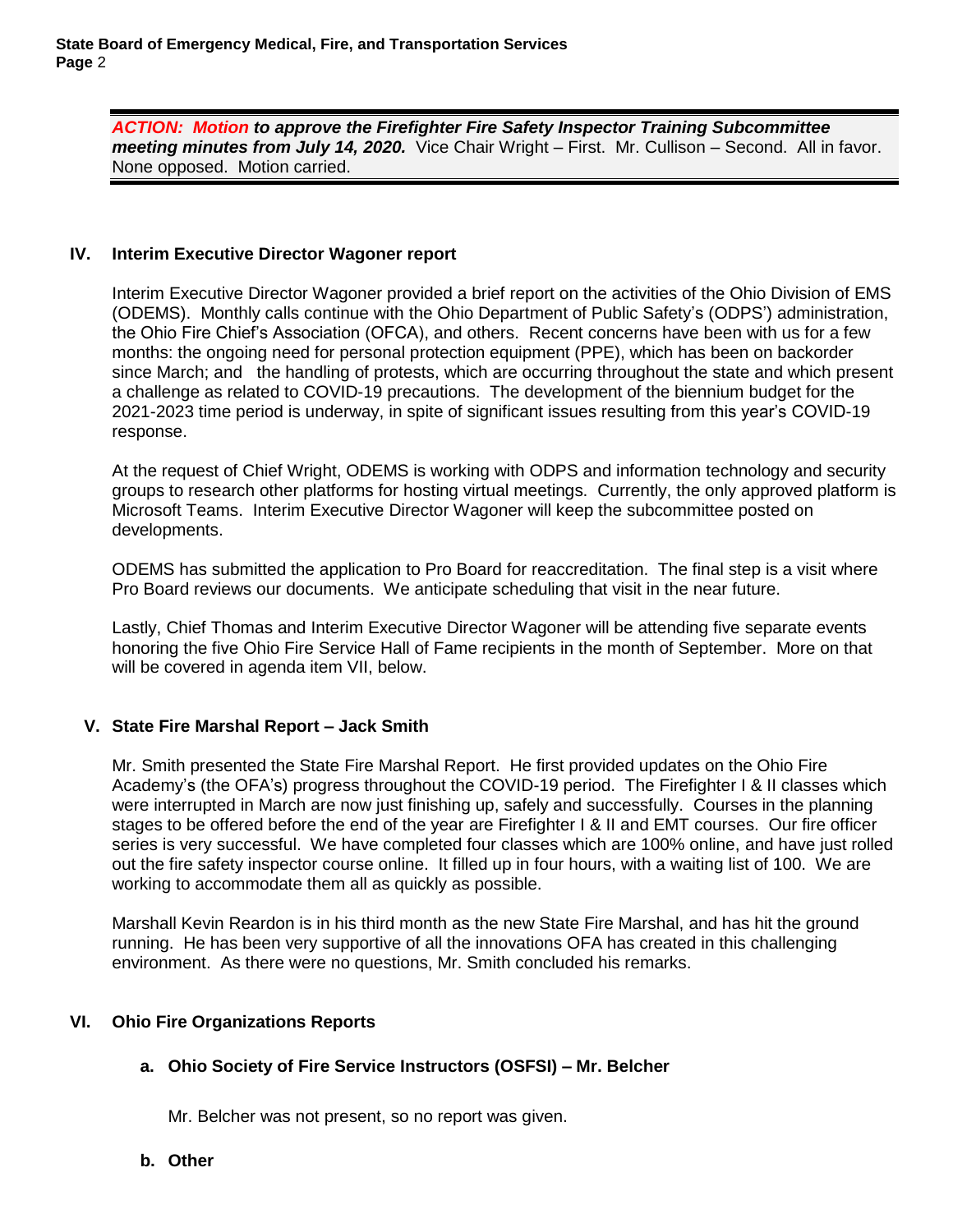There were no other reports.

#### **VII. DEMS Fire Education Report**

#### **a. Ohio Hall of Fame Fire Service & Ohio Fire Awards**

Jayn Mayton updated the Subcommittee on the events that are scheduled for the Ohio Fire Service Hall of Fame recipients. All five are scheduled in the month of September, at the recipient's chosen venues. Interim Executive Director Wagoner and Chief Thomas will be attending each event in person. The State Fire Marshal's office is handling all public information, and will be posting information about the award recipients in the near future. Chair Thomas provided further details, and that all events will be completed by the 22<sup>nd</sup> of September.

#### **b. Revisit Approval for Hazard Recognition Officer (HRO) Skill Sheets**

The "HRO skill sheets review" agenda item was continued from the last meeting to allow time for further reflection and discussion. Mr. McLean presented his concerns that the attempt to bring the HRO skill sheets up to a level that meets the NFPA standard would exceed the initial intent of this class. Originally, it was designed to bring onboard others who could conduct inspections at a lower level than those holding the current fire inspector certification. Thus, firefighters would have an awareness of potential hazards that are typically found on a fire site and bring that information to certified safety inspectors, if available, or to more experienced firefighters to investigate further. A discussion ensued exploring the requirements that would have to be covered in order to reach the NFPA Inspector I standard, within the 40 hours allotted for the HRO course. There was concern that expanding the course beyond its original intent would detract from the usefulness of a mid-level HRO. The question was raised as to whether it is really necessary that all the certification courses that are created in Ohio align with the NFPA standard. While this is an acknowledged goal, is it feasible to allow the HRO course and certification to be an exception?

Mr. Burke pointed out the advantage of creating certifications that always meet the national standard, which is a nationally recognized level for certifications. Mr. Orahood informed the subcommittee that any concerns over Pro Board's possible recognition of an HRO certificate are irrelevant, because Pro Board does not have an equivalent for it. However, if the HRO certificate meets the Inspector I NFPA standard, regardless of what it is called, then Pro Board would accept that accreditation.

Additional discussion will occur to determine if HRO will meet NFPA Inspector I or not and the results will be brought back to the committee.

#### **VIII. Old Business**

#### **a. Instructor I and Instructor II**

A work group will be formed which will look into creating an Instructor I and II certification that will combine the topics and skills of fire, EMS and law enforcement. A request was made for some committee members to step forward who would like to meet online, mainly reviewing issues that arise, to work with some of the members of the EMS Education Committee. This work group will start working in the next few weeks. Mr. Mastroianni and Vice Chair Wright volunteered. Mr. Cullison offered to be available as needed, as his schedule permits.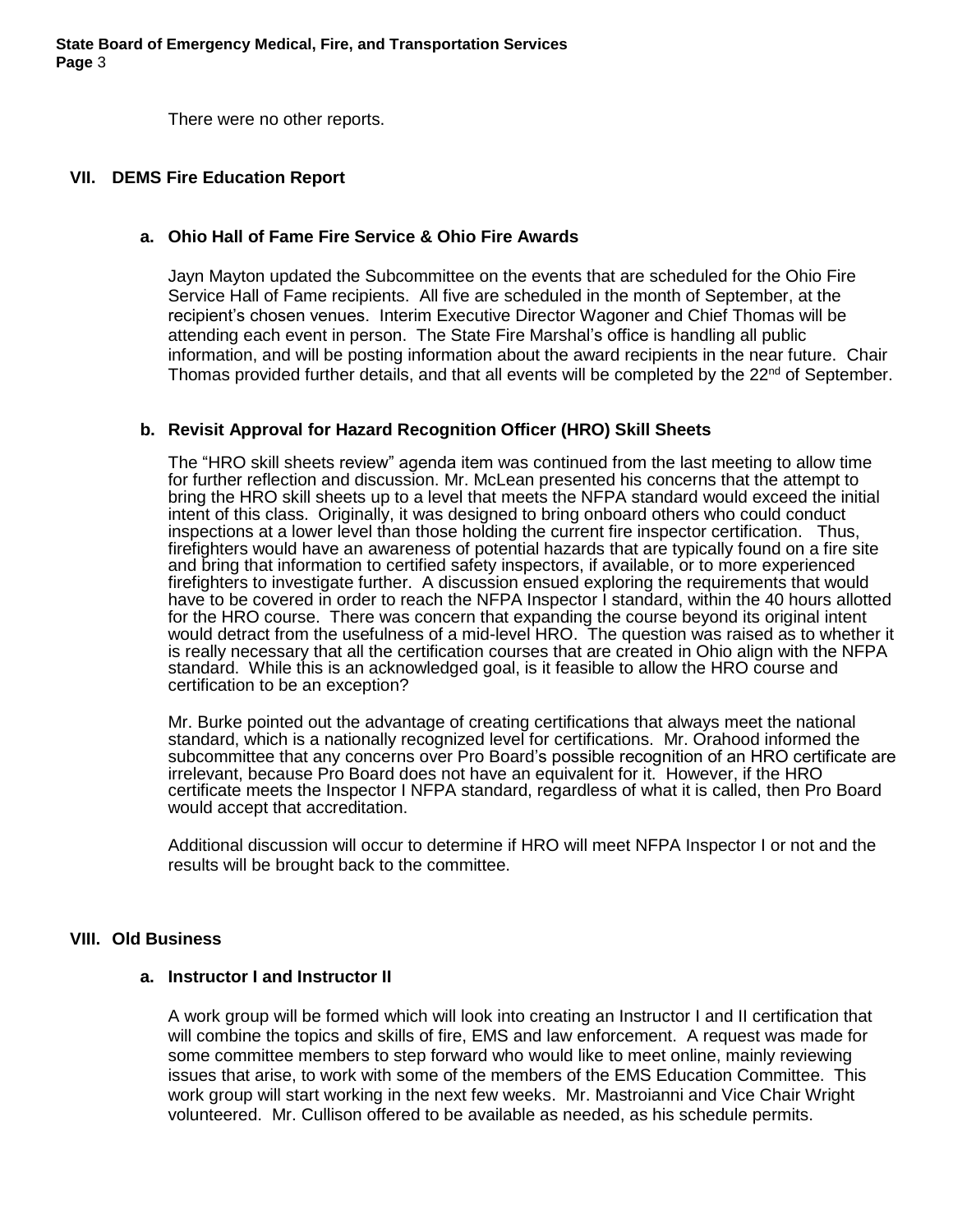**State Board of Emergency Medical, Fire, and Transportation Services Page** 4

#### **IX. New Business**

#### a. **Live Fire Instructor Course**

Mr. Burke presented the Live Fire Instructor Course report. The curriculum of the Live Fire Instructor course needs to be updated; it is being reviewed to keep it fresh. In the instructor section for Jones and Bartlett, there is a live fire section which is very good and up to date. We have spoken with Mr. Johnny Mason at Great Oaks, and he has agreed to help develop and run a pilot program there using their current curriculum with upgrades to meet our live fire standard. It was agreed that pilots are proven to be very beneficial in developing a new curriculum.

*ACTION: Motion to proceed with the pilot for the live fire instructor course as agreed with Great*  **Oaks.** Mr. McLean – First. Mr. Cullison – Second. All in favor. None opposed. Motion carried.

#### **X. Other**

#### **Columbus hosting the Firehouse Expo**

Mr. Cullison shared with the Subcommittee that OFA is hosting the Firehouse Expo in Columbus, with Firehouse magazine in 2021 and 2022. A call for papers just went out. If anyone needs the link to more information on that event, just contact Mr. Cullison and he will be glad to forward that.

#### **LFI Course Packet**

Mr. Kienzle and Mr. Larry Ables from Sinclair Community College have been discussing the fact that the course packet states that anybody entering a live fire course has to have a letter of recommendation from a fire chief. The problem with this is that right now a lot of firefighters who are retiring are being used at charters for live fire training, or who would like to but cannot be put into a live fire course without a fire chief's signature. In OAC 4765-24-15 (C) (4) it refers back to our course packet. There is nothing that states that it has to be a signature from a fire chief only. A suggestion was put forward to add into the course packet a line that says a fire chief or a program director may write a letter. After general discussion, it was agreed this would be a valuable addition to the course packet.

*ACTION: Motion to adapt the live fire course packet language to reflect that a program director or fire chief can sign for permission to a live fire course.* Mr. Cullison– First. Mr. McClain – Second. All in favor. None opposed. Motion carried.

#### **XI. Adjournment**

A motion was made to adjourn the meeting at 10:47 a.m.

*ACTION: Motion to adjourn the meeting of the Firefighter Fire Safety Inspector Training Subcommittee at 10:47 a.m.* Mr. McLean – First. Mr. Wright– Second. All in favor. None opposed. Motion carried.